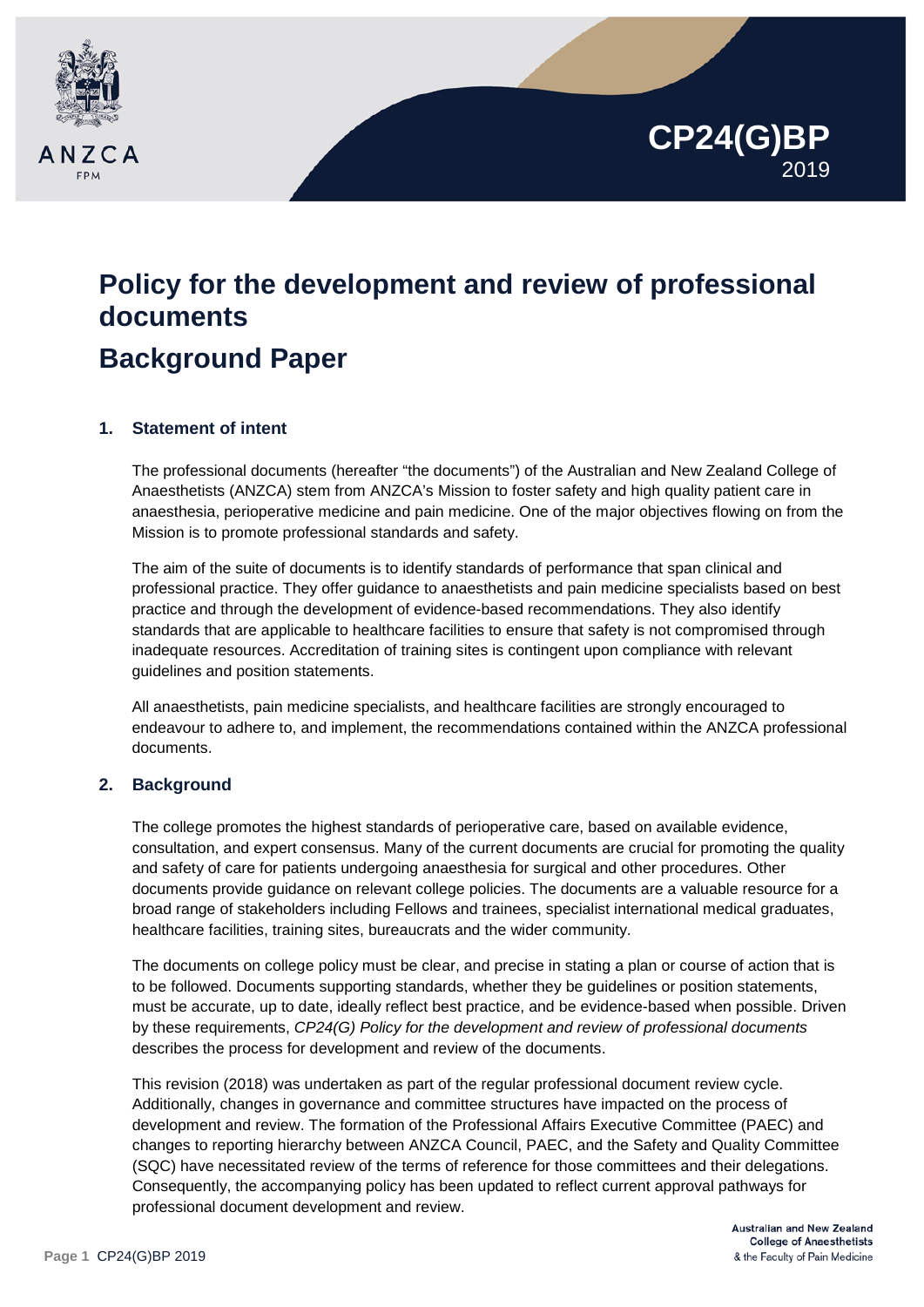Prior to this document's implementation, most ANZCA professional documents were compiled and reviewed through a process coordinated by individual councillors. The process involved consultation with regional/national and other committees, and other experts to produce documents based on expert consensus, however, there was no standardised process or presentation of background information.

In addition to the 'CP24(G)' process, a Director of Professional Affairs (Professional Documents), hereafter "DPA (PDs)" was appointed in 2010, who now contributes substantially to this process.

On occasion the college identifies areas where a more detailed, systematic guideline is desirable and strong supporting evidence is available (for example, Acute Pain Management: Scientific Evidence).

The resources required for development and revision of such documents are considerable and often exceed the requirements of 'routine' ANZCA professional documents. The process outlined in *CP24(G) Policy for the development and review of professional documents* should be tailored to the needs of each document. This may include the use of appendices that identify specific matters where change occurs rapidly, and for the documents to remain contemporaneous and accurate they require more frequent review. Isolating such issues avoids the need to undertake a complete review of the professional document and consequently, saves on resources and is more efficient.

Professional documents are usually reviewed every five years or as required in line with changes in knowledge, practice and technology, as well as to maintain applicability across all jurisdictions in Australia and New Zealand. Under circumstances where it is deemed that there has been little change since the current version the oversight committee may direct a preliminary review to determine whether an abbreviated revision is appropriate.

#### **3. Classification**

- 3.1 In general terms there are three types of ANZCA professional documents whose pathway for development is outlined in the accompanying policy:
	- 3.1.1 Policy documents

These documents deal with matters within the responsibility or authority of the college. They are derived from the overarching mission and the regulations. A policy is a concise, formal and mandatory statement of principle or course of action. Policies support the college's decision making and advocacy with overarching direction at a high level.

3.1.2 Statements

These documents define the position of the college. They may also be referred to as 'Position Statements', particularly if they have social or political implications, and are not prescriptive.

The college produces other 'position statements' that do not form policy or standards, however, they set expectations and may drive change. These must be distinguished from professional documents as their pathway for development differs from that described in the accompanying policy.

3.1.3 Clinical guidelines

Clinical guidelines identify and support standards for anaesthesia and perioperative medicine. These documents require a systematic approach to obtaining the evidence, even if that evidence is limited to expert consensus. Guidelines reflect standards, which may be aspirational, and are not prescriptive.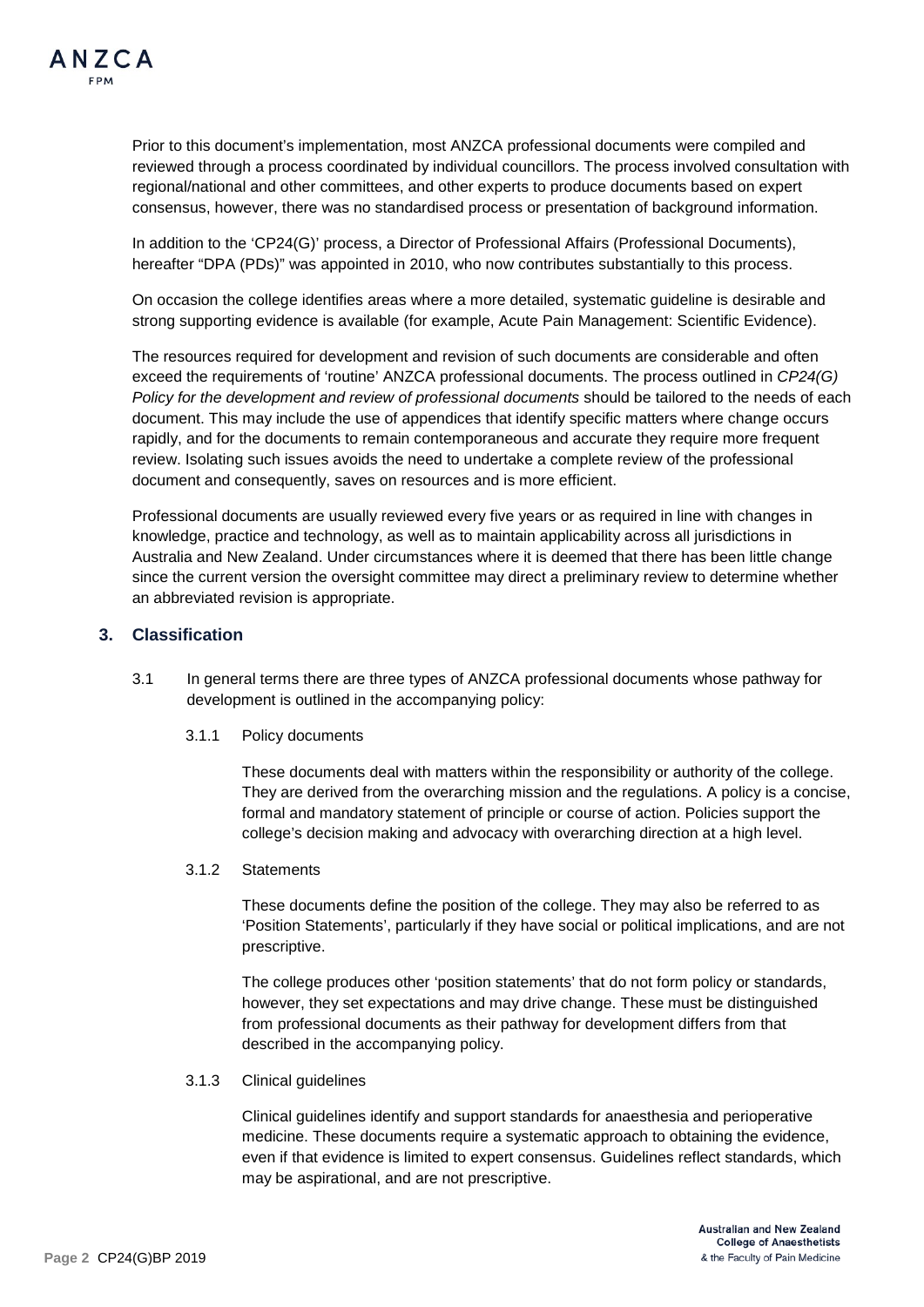

3.2 Previously, documents were classified as:

|  | 3.2.1 A Administrative            |
|--|-----------------------------------|
|  | 3.2.2 PS Professional standards   |
|  | 3.2.3 TE Training and educational |

The previously included classification of EX (Examinations) has been removed as those documents are now incorporated into the relevant trainee handbooks. While TE11 retains relevance to a few trainees training under regulation 37, it will, over time, become redundant as all trainees will complete scholar role activities in the vocational training program. Consequently, for the purposes of CP24(G) there is no need to reference new TE documents.

#### **4. Clinical guidelines**

4.1 Assessing clinical guidelines

Tools have been developed for producing and assessing clinical guidelines<sup>1,2</sup> and thoroughly reviewed by the National Institute for Clinical Studies. Ultimately, the most important criteria that clinical guidelines should fulfil are: "clinical relevance", "safety", and "availability of resources".3

The following attributes, outlined in the above sources, are relevant to ANZCA guidelines:

4.1.1 Statement of requirement:

4.1.1.1 A need for the guideline is established.

- 4.1.2 Specific aims and purpose:
	- 4.1.2.1 The (clinical) question addressed by the guideline is explicit and clear.
- 4.1.3 Scope:
	- 4.1.3.1 The patients or practitioners and other affected individuals/organisations (for example, hospitals, staff members of ANZCA) covered by the guideline are described.
	- 4.1.3.2 Areas where the guideline might not apply are defined.
- 4.1.4 Development principles:
	- 4.1.4.1 Clearly defined outcomes.
	- 4.1.4.2 Comprehensive and flexible design.
	- 4.1.4.3 Consideration given to cost of additional resources required.
	- 4.1.4.4 Risks implications.
- 4.1.5 The language of the documents should be consistent, clear and unambiguous.
- 4.1.6 Development process:
	- 4.1.6.1 The individuals contributing to the development of the guideline are described and have appropriate expertise and experience.
	- 4.1.6.2 Systematic methods for guideline development are described.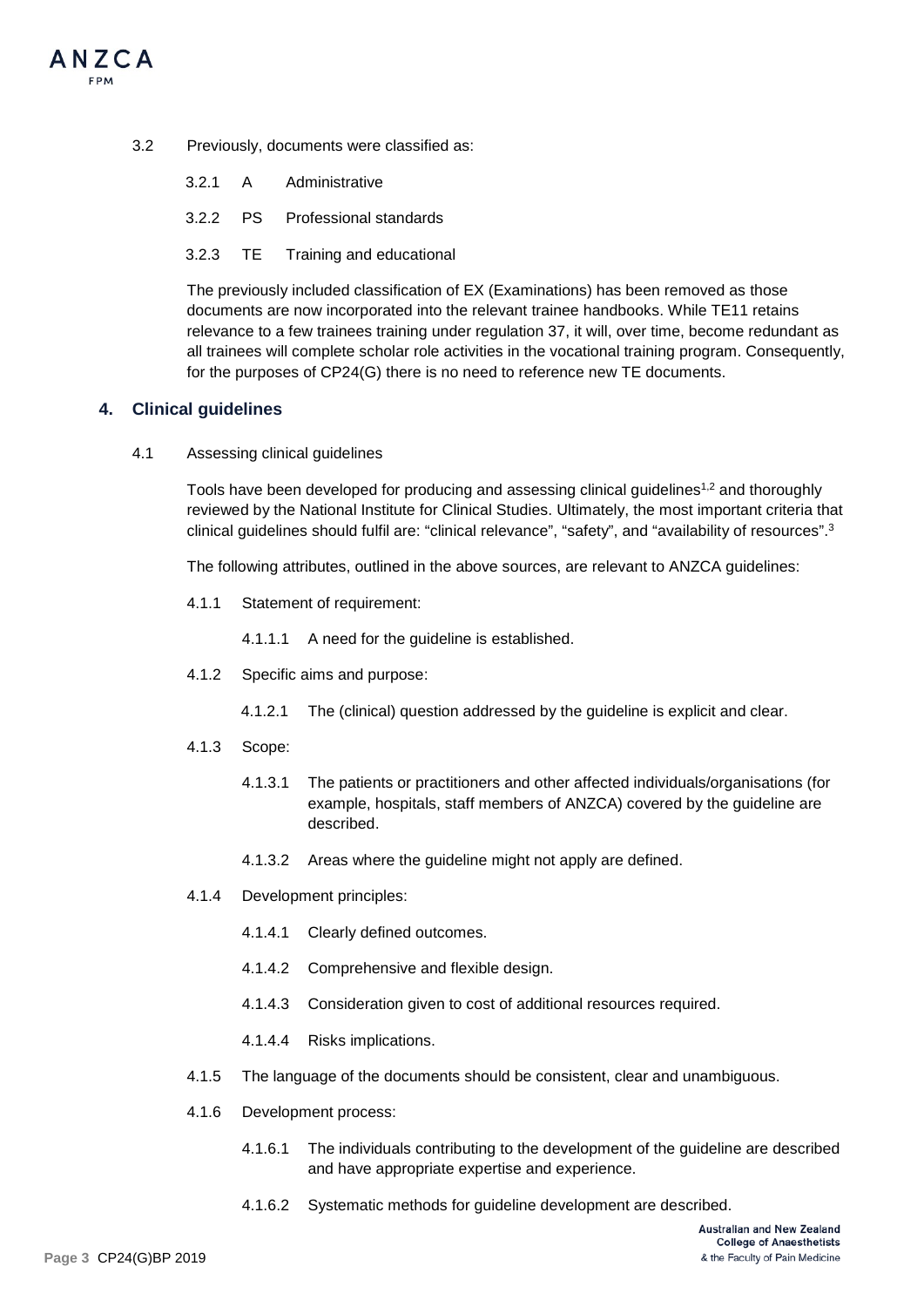

- 4.1.6.3 The criteria for evidence selection are described ("evidence" in this context should wherever possible include evidence from the literature but may also include expert opinion or accepted best clinical practice).
- 4.1.6.4 The methods of formulating recommendations are described. The recommendations must be linked to the evidence.
- 4.1.6.5 Consumers' views have been sought ("consumers" usually implies patients but in this context, may mean anaesthetists and/or hospitals).
- 4.1.6.6 The guideline has been reviewed by stakeholders external to the College.
- 4.1.6.7 The guideline has been piloted.
- 4.1.7 Promulgation
	- 4.1.7.1 A procedure and timeline for guideline review should be in place.
- 4.2 Evaluation of ANZCA professional documents

Although not currently critical to their accuracy or effectiveness, most of ANZCA's clinical guideline professional documents meet a number of the criteria listed above (at least implicitly if not explicitly), however, in practice, few meet all of them. Not all are compliant with the sixth criterion. Examples of how a guideline can be developed using the above principles are:

- 4.2.1 The safe sedation practice document developed by an intercollegiate group in the United Kingdom, chaired by the Royal College of Anaesthetists.4 This is a comprehensive document developed in response to a significant clinical need and resourced accordingly. Most ANZCA documents would not require commitment of resources to this extent.
- 4.2.2 The Suspected Anaphylactic Reactions Associated with Anaesthesia document developed by the Association of Anaesthetists of Great Britain and Ireland.5
- 4.2.3 ANZCA professional document *PG56(A) Guideline on equipment to manage difficult airways*.
- 4.3 Evidence and ANZCA clinical guidelines

It is not necessary for clinical guidelines to be solely supported by randomised controlled clinical trials or systematic reviews.3 In line with the principles of evidence-based medicine, ANZCA clinical guidelines should integrate clinical expertise with the best available research information. $6$  Expert consensus is therefore often acceptable and appropriate. However, it is important that expert consensus is not in conflict with any empirical evidence or, if conflict does exist, that this is explicitly addressed. In some circumstances a Delphi process (structured iterative feedback cycles) may be useful. To the extent possible, the process by which consensus has been reached should be described to ensure the following:

- 4.3.1 It should be repeatable.
- 4.3.2 It should be demonstrably free from systematic or individual bias.
- 4.3.3 It should be authoritative.

The process detailed in *CP24(G) Policy for the development and review of professional documents* seeks to fulfil these three principles.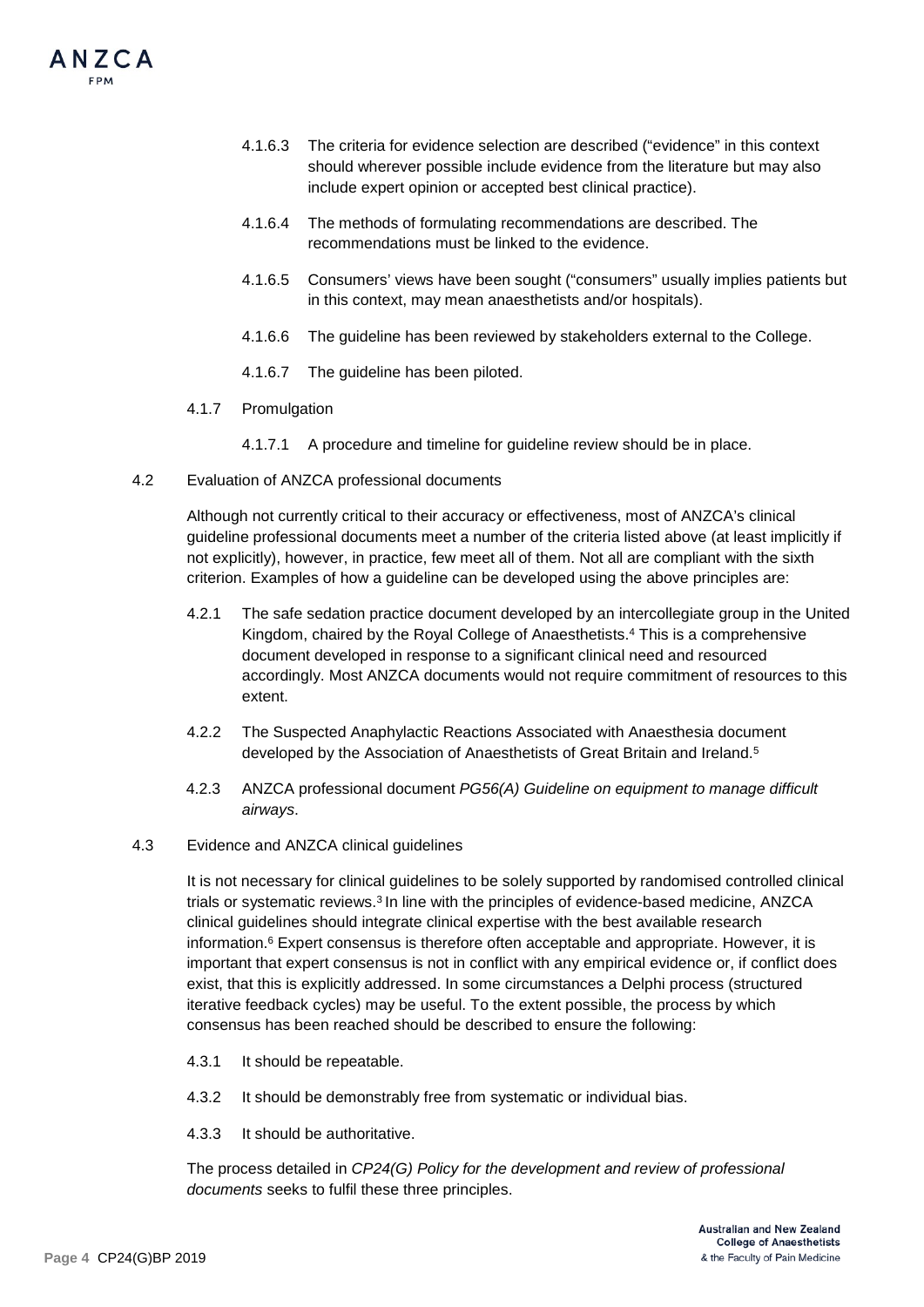

## **5. Consultation**

There are many ways in which ANZCA consults with its Fellows, trainees and others in relation to professional documents. For example, special interest groups have been involved for documents within their area of expertise. Similarly, task forces or working groups set up by ANZCA Council have undertaken extensive reviews of important topics. Such task forces may serve as a valuable resource for consultations.

While the documents are ultimately the responsibility of ANZCA Council, wide consultation is desirable in the development and review of professional documents. The breadth of consultation in the early stages of document development may be focussed in cases where material or feedback is considered sensitive.

#### **References**

- 1. National Health and Medical Research Council. A guide to the development, implementation and evaluation of clinical practice guidelines. Canberra: Commonwealth of Australia, 1999. Available from: <http://www.nhmrc.gov.au/guidelines/publications/cp30> Accessed 11 March 2018
- 2. The AGREE Collaboration. Appraisal of guidelines for research and evaluation (AGREE) instrument. London: The AGREE Collaboration, 2001. Available from: [https://www.agreetrust.org/wp](https://www.agreetrust.org/wp-content/uploads/2013/10/AGREE-II-Users-Manual-and-23-item-Instrument_2009_UPDATE_2013.pdf)[content/uploads/2013/10/AGREE-II-Users-Manual-and-23-item-Instrument\\_2009\\_UPDATE\\_2013.pdf](https://www.agreetrust.org/wp-content/uploads/2013/10/AGREE-II-Users-Manual-and-23-item-Instrument_2009_UPDATE_2013.pdf)  Accessed 11 March 2018.
- 3. Verkerk K, Van Veenendaal H, Severens JL, Hendriks EJ, Burgers JS. Considered judgement in evidence-based guideline development. Int J Qual Health Care 2006;18(5):365-9.
- 4. United Kingdom Academy of Medical Royal Colleges. Safe Sedation Practice for Healthcare Procedures, Standards and Guidance, United Kingdom: UK Academy of Medical Royal Colleges, 2013. Available from: [https://www.rcoa.ac.uk/system/files/PUB-SafeSedPrac2013.pdf.](https://www.rcoa.ac.uk/system/files/PUB-SafeSedPrac2013.pdf) Accessed 10 August 2018.
- 5. Association of Anaesthetists of Great Britain and Ireland. Suspected anaphylactic reactions associated with anaesthesia. Anaesthesia 2009; 64:199-211. Available from: [http://www.aagbi.org/sites/default/files/anaphylaxis\\_2009\\_0.pdf.](http://www.aagbi.org/sites/default/files/anaphylaxis_2009_0.pdf) Accessed 10 August 2011.
- 6. Craig JC, Irwig LM, Stockler MR. Evidence-based medicine: useful tools for decision making. Med J Aust, 2001;174(5):248-53.
- 7. The National Institute for Health and Care Excellence. Developing NICE guidelines: the manual. 2014. Available from: <https://www.nice.org.uk/process/pmg20/chapter/introduction-and-overview>
- 8. National Health and Medical Research Council. How NHMRC develops its guidelines. Page updated 2016. Available from: [https://www.nhmrc.gov.au/guidelines-publications/how-nhmrc-develops-its](https://www.nhmrc.gov.au/guidelines-publications/how-nhmrc-develops-its-guidelines)[guidelines.](https://www.nhmrc.gov.au/guidelines-publications/how-nhmrc-develops-its-guidelines)

#### **Document development group**

Dr Vanessa Beavis Dr Lindy Roberts Professor David A Scott Dr Leona Wilson Dr Peter Roessler (Lead)